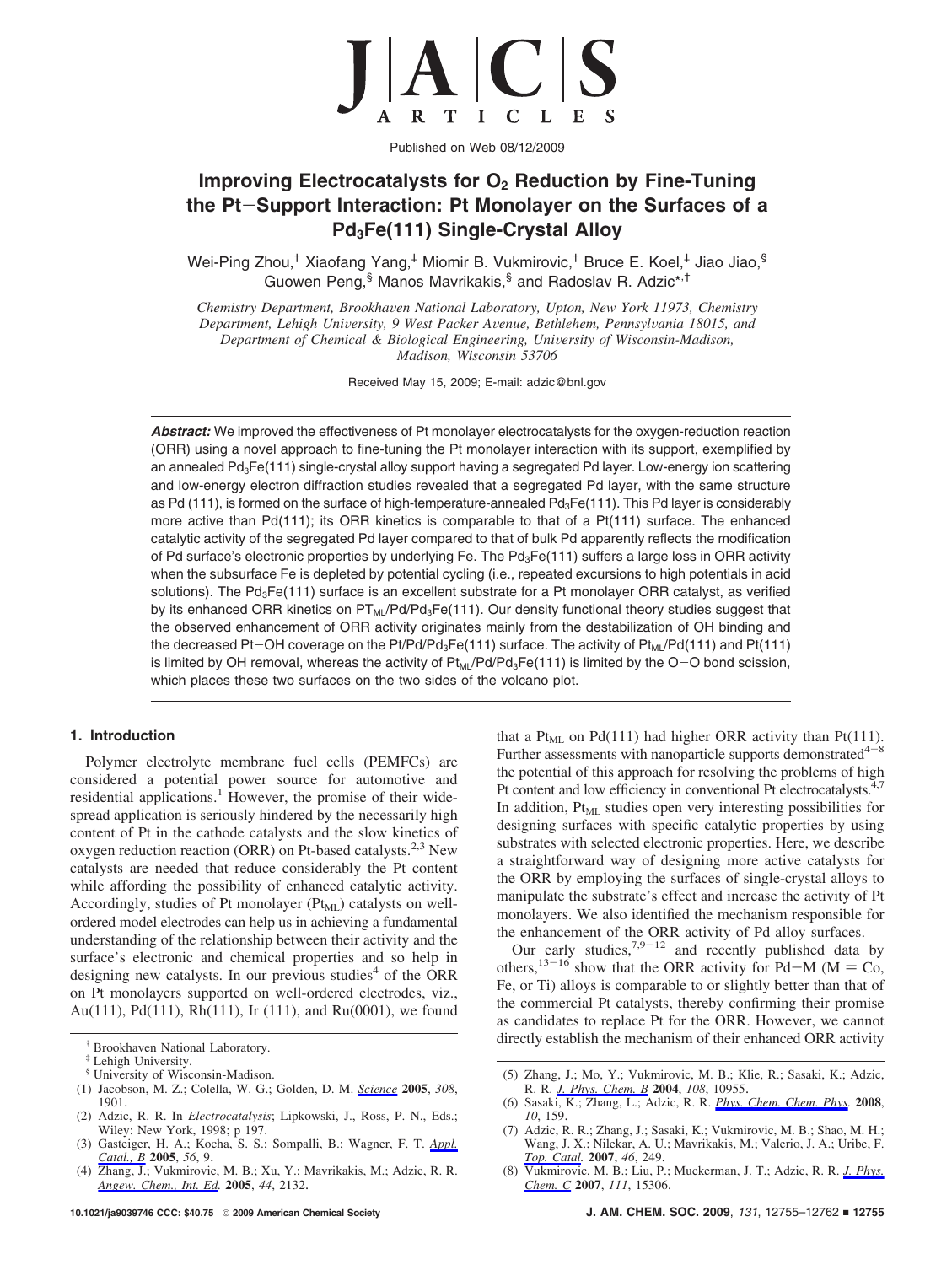from studies of high surface area catalysts. Proposed ways to do so include modifying the electronic properties of Pd in the surface-segregated layer<sup>9,11,17-19</sup> or exploring the synergistic effect between Pd and the second metal. $13-15$  The segregation of Pd to the surfaces of alloys was observed in ultrahigh vacuum (UHV) studies of some Pd-bimetallic systems.<sup>20-22</sup> Electronic structure calculations<sup>23,24</sup> predict that Pd has strong surface segregation tendency, for instance, in a Pd/Fe system. This segregated Pd surface layer that has different electronic properties from pure  $Pd^{17}$  was considered to be the key factor responsible for the enhanced ORR activity on Pd-M alloys.<sup>9,11,12,18</sup> Nevertheless, direct answers are lacking for questions on how the chemical surface's compositions of Pd change with temperature in Pd-bimetallic systems and how the electronic properties of segregation-induced Pd surfaces affect catalytic activity.

Numerous UHV studies revealed that metal monolayers supported on various metal substrates exhibit chemical and catalytic properties very different from those of the surfaces of the individual metals,  $25-27$  which was also confirmed in several electrocatalytic studies.<sup>4,28,29</sup> It is generally accepted that changes in the electronic properties of metal overlayers, particularly shifts of the weighted d-band center resulting from the cumulative contributions of lattice strain and ligand effect, are likely to account for this phenomenon.<sup>7,30-35</sup> More impor-

- (9) Adzic, R. R. DOE Hydrogen and Fuel Cell Review Meeting; Philadephia, PA, 2004.
- (10) Shao, M. H.; Huang, T.; Liu, P.; Zhang, J.; Sasaki, K.; Vukmirovic, M. B.; Adzic, R. R. *Langmuir* **2006**, *22*, 10409.
- (11) Shao, M. H.; Sasaki, K.; Adzic, R. R. *J. Am. Chem. Soc.* **2006**, *128*, 3526.
- (12) Shao, M. H.; Sasaki, K.; Liu, P.; Adzic, R. R. *Z. Phys. Chem.* **2007**, *221*, 1175.
- (13) Fernández, J. L.; Raghuveer, V.; Manthiram, A.; Bard, A. J. *J. Am. Chem. Soc.* **2005**, *127*, 13100.
- (14) Fernandez, J. L.; White, J. M.; Sun, Y.; Tang, W.; Henkelman, G.; Bard, A. J. *Langmuir* **2006**, *22*, 10426.
- (15) Mustain, W. E.; Kepler, K.; Prakash, J. *Electrochim. Acta* **2007**, *52*, 2102.
- (16) Masahiro, W.; Kazunori, T.; Takayuki, M.; Toshihide, N.; Paul, S. *J. Electrochem. Soc.* **1994**, *141*, 2659.
- (17) Shao, M.; Liu, P.; Zhang, J.; Adzic, R. *J. Phys. Chem. B* **2007**, *111*, 6772.
- (18) Zhou, W.-P.; Vukmirovic, M.; Sasaki, K.; Adzic, R. *ECS Trans.* **2008**, *13*, 23.
- (19) Suo, Y.; Zhuang, L.; Lu, J. *Angew. Chem., Int. Ed.* **2007**, *46*, 2862.
- (20) Derry, G. N.; McVey, C. B.; Rous, P. J. *Surf. Sci.* **1995**, *326*, 59.
- (21) Mousa, M. S.; Loboda-Cackovic, J.; Block, J. H. *Vacuum* **1995**, *46*, 117.
- (22) Michel, A. C.; Lianos, L.; Rousset, J. L.; Delichère, P.; Prakash, N. S.; Massardier, J.; Jugnet, Y.; Bertolini, J. C. *Surf. Sci.* **1998**, *416*, 288. (23) Nilekar, A. U.; Ruban, A. V.; Mavrikakis, M. *Surf. Sci.* **2009**, *603*,
- 91.
- (24) Ruban, A. V.; Skriver, H. L.; Nørskov, J. K. *Phys. Re*V*. B* **<sup>1999</sup>**, *<sup>59</sup>*, 15990.
- (25) Kampshoff, E.; Hahn, E.; Kern, K. *Phys. Re*V*. Lett.* **<sup>1994</sup>**, *<sup>73</sup>*, 704. (26) Rodriguez, J. A. *Surf. Sci. Rep.* **<sup>1996</sup>**, *<sup>24</sup>*, 223.
- 
- (27) Rodriguez, J. A. *Prog. Surf. Sci.* **2006**, *81*, 141.
- (28) Adzic, R. R. In *Encyclopedia of Electrochemistry*; Bard, A. J., Stratmann, M., Eds.; Wiley-VCH: Weinheim, Germany, 2002.
- (29) Kibler, L. A.; El-Aziz, A. M.; Hoyer, R.; Kolb, D. M. *Angew. Chem., Int. Ed.* **2005**, *44*, 2080.
- (30) Rodriguez, J. A.; Goodman, D. W. *Acc. Chem. Res.* **1995**, *28*, 477. (31) Zhou, W. P.; Lewera, A.; Bagus, P. S.; Wieckowski, A. *J. Phys. Chem. C* **2007**, *111*, 13490.
- (32) Kitchin, J. R.; Nørskov, J. K.; Barteau, M. A.; Chen, J. G. *Phys. Re*V*. Lett.* **2004**, *93*, 156801.
- (33) Alayoglu, S.; Nilekar, A. U.; Mavrikakis, M.; Eichhorn, B. *Nat. Mater.* **2008**, *7*, 333.
- (34) Greeley, J.; Jaramillo, T. F.; Bonde, J.; Chorkendorff, I. B.; Norskov, J. K. *Nat. Mater.* **2006**, *5*, 909.
- (35) Mavrikakis, M.; Hammer, B.; Nørskov, J. K. *Phys. Re*V*. Lett.* **<sup>1998</sup>**,

tantly herein, studies of a  $Pt_{ML}$  supported on a well-ordered Pd surface with electronic properties different from those of a Pd pure phase might well advance our understanding of the  $Pt<sub>ML</sub>$ -substrate interaction, a key factor determining the  $Pt<sub>ML</sub>$ 's catalytic properties.

In the present work, we used a combination of experimental and theoretical studies, including rotating ring disk electrode (RRDE), low-energy ion scattering (LEIS), low-energy electron diffraction (LEED), and density functional theory (DFT) calculations, to gain a fundamental understanding of the origin of the enhanced ORR activity of the Pd3Fe alloy. We demonstrated that a segregated Pd surface layer on Pd<sub>3</sub>Fe(111), formed after high-temperature annealing, exhibits electrochemical behavior different from that of a Pd(111) electrode, whereas its ORR activity is comparable to that of a Pt(111) electrode. To assess the effect of Fe in subsurface layers on the chemical and electrocatalytic properties of a Pd electrode's surface, we compared the electrochemical behavior and also the ORR activity of the annealed and electrochemically polished Pd3Fe(111) surfaces. Our DFT calculations substantiate the different electronic and chemical properties of the segregationinduced Pd surface layer from bulk Pd.17 The results, providing information to advance our understanding of fine-tuning Pt monolayers-substrate interaction and supported by theoretical insights on these mechanisms, are expected to help with optimizing the Pt<sub>ML</sub> ORR electrocatalytic activity.

#### **2. Methods**

**2.1. Surface Preparation and Characterization in UHV.** Diskshaped  $Pd_3Fe(111)$ ,  $Pd(111)$ , and  $Pt(111)$  electrodes, 6 mm in diameter and 4 mm thick, were obtained from Metal-Crystal and Oxide, Cambridge, England. The crystal's surfaces were prepared in an ultrahigh vacuum chamber equipped with facilities for LEIS, XPS, and LEED, with a background pressure of  $2 \times 10^{-10}$  Torr. The  $Pd_3Fe(111)$  surface was cleaned by several cycles of bombardment with Ar ions and subsequent annealing in a vacuum to 1200 K. Surface cleanliness was monitored routinely by XPS; our criterion for a clean surface was no detection of impurities above 0.5 atom %. The surface composition of clean  $Pd_3Fe(111)$  was determined from LEIS spectra acquired with  $1 \text{ keV He}^+$  ions at a beam current of  $\sim$ 10 nA and a scan time of 75 s spectrum<sup>-1</sup>. The ions were incident at 40° from the surface plane, and the scattering angle was 130°. Details were reported earlier, using an equation to calculate the Pd and Fe surface atomic fractions.<sup>3</sup>

**2.2. Electrochemical Measurements.** Before electrochemical measurements, the single crystals  $Pd_3Fe(111)$  and  $Pd(111)$  were annealed at 1200 K using an induction heating while passing<sup>8</sup> over them in a quartz tube a stream of high-purity Ar gas (Matheson, 99.9999%). Thereafter, they were cooled close to room temperature either at the same atmosphere for Pd(111) or adding less than 2% of  $H_2$  in Ar for Pd<sub>3</sub>Fe(111). The Pt(111) crystal was annealed at 1500 K, using induction heating. The crystals, protected by a droplet of Milli-Q water, immediately were transferred into an electrochemical cell and immersed in 0.1 M HClO<sub>4</sub> (Optima, Fisher Scientific) under potential control. Irrespective of the initial potentials, the first scans, as well as the subsequent anodic scans, did not exhibit any features attributable to Fe dissolution from the annealed  $Pd_3Fe(111)$  surface. We observed an Fe dissolution peak in the nonannealed  $Pd_3Fe(111)$ . For the ORR measurements, the crystals were mounted in a rotating ring-disk assembly (Pine Instrument) after voltammetric characterization, and after we had deposited a Pt monolayer via underpotential deposition (UPD) to replace the Cu monolayer. Details of the galvanic replacement of Cu UPD adlayer by Pt were reported elsewhere.<sup>5</sup> All specific

*<sup>81</sup>*, 2819. (36) Jerdev, D. I.; Koel, B. E. *Surf. Sci.* **2002**, *513*, L391.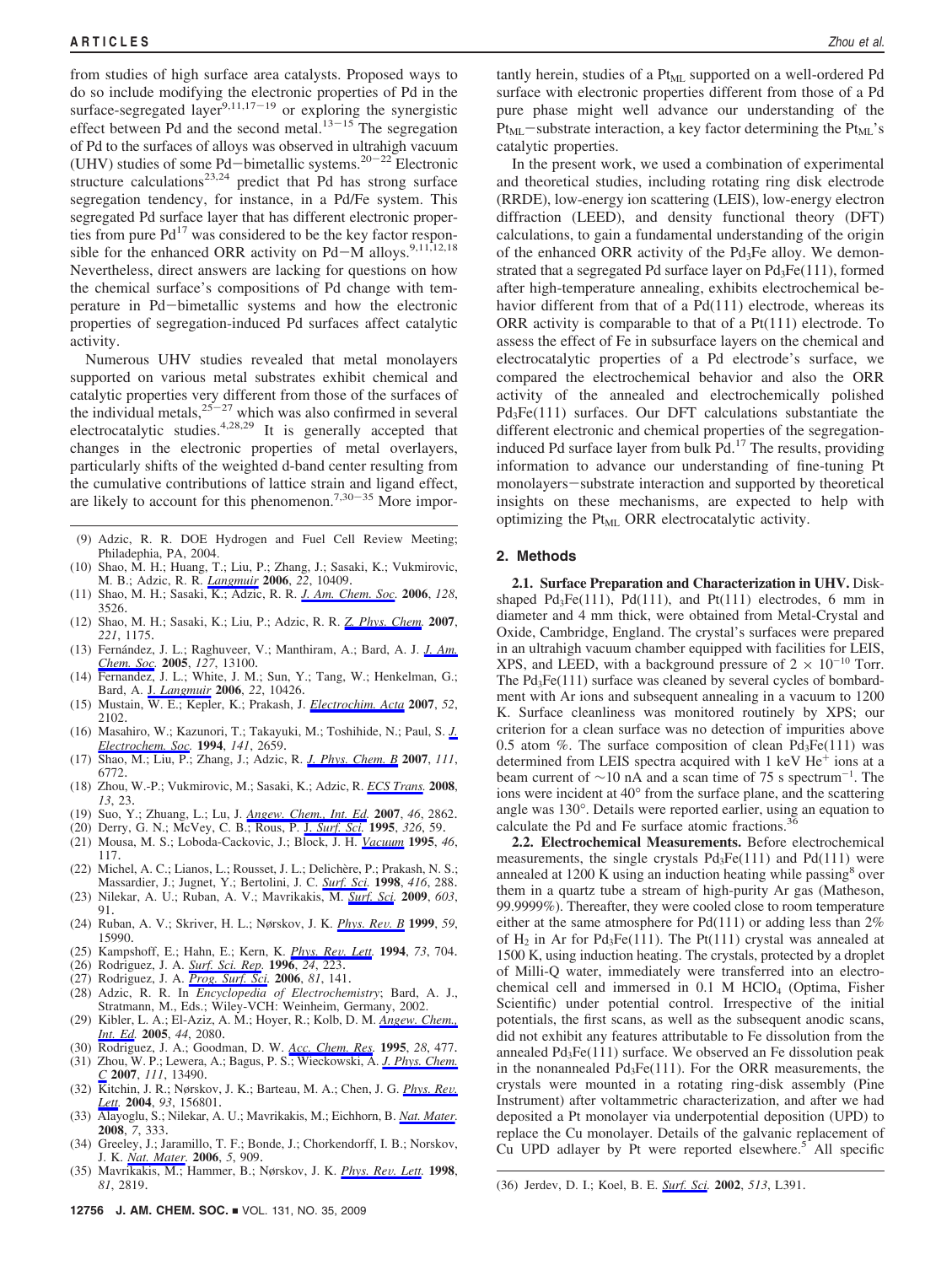activities were calculated using the geometric surface area. For our discussions, we consider only the ORR curves obtained in a positive sweep direction.

The kinetic current for the ORR is derived from the Koutecký $-$ Levich equation (eq 1):

$$
j = \left(\frac{1}{j_k} + \frac{1}{j_D}\right) = \left(\frac{1}{j_k} + \frac{1}{B\omega^{1/2}}\right)
$$
 (1)

where *j* is the measured disk current density;  $j_k$  and  $j_D$  are the kinetic and diffusion current densities, respectively; *B* is a constant; and  $\omega$  is the rotation speed. The experimental value for factor *B*, 0.136 mA  $s^{-1/2}$ , agrees well with the theoretical value of 0.143 mA  $s^{-1/2}$ calculated for a four-electron-reduction process. The calculation of the *B* factor  $(B = 0.62$ nFAD<sub>0</sub><sup>2/3</sup>*v*<sup>-1/6</sup>C<sub>0</sub><sup>2</sup>) was based on published values for the diffusion coefficient of O<sub>2</sub> (D<sub>0</sub> = 1.93  $\times$  10<sup>-5</sup> cm<sup>2</sup> values for the diffusion coefficient of  $O_2$  ( $D_{\text{O}_2} = 1.93 \times 10^{-5} \text{ cm}^2$ s<sup>-1</sup>),<sup>37</sup> the kinetic viscosity of the solution  $\nu$  ( $\nu = 1.009 \times 10^{-2}$ <br>cm<sup>2</sup> s<sup>-1</sup>)<sup>38</sup> the concentration of dissolved O<sub>2</sub> in solution (C<sub>0</sub> = cm<sup>2</sup> s<sup>-1</sup>),<sup>38</sup> the concentration of dissolved O<sub>2</sub> in solution (C<sub>O<sub>2</sub> = 1.26  $\times$  10<sup>-3</sup> mol L<sup>-1</sup>)<sup>38</sup> the Faraday constant (F) and the</sub>  $1.26 \times 10^{-3}$  mol L<sup>-1</sup>),<sup>38</sup> the Faraday constant (*F*), and the electrode's geometric area (*A*).

For voltammetry measurements, we used the standard threeelectrode electrochemical cell with a Pt-foil counter electrode. The reference electrode was Ag/AgCl/KCl(3M) separated by a bridge from the reference compartment; however, all potentials are quoted with respect to a reversible hydrogen electrode (RHE). In the ringdisk measurements, the ring electrode was potentiostated at 1.28 V to maintain the peroxide oxidation reaction under pure diffusion control. Before each ORR measurement, the solution was purged with high-purity oxygen gas (Matheson, 99.9999%) for at least 40 min to ensure the oxygen saturation.

**2.3. DFT Calculations.** Periodic self-consistent PW91-GGA DFT calculations were performed with  $DACAPO<sup>39,40</sup>$  to calculate binding energies of O, OH, OOH,  $H_2O_2$ , and  $H_2O$  and the activationenergy barriers for all the ORR-relevant bond-making/breaking steps for three possible reaction mechanisms, whereby the  $O-O$  bond is broken before any, or one, or two H additions to  $O_2$ . Voltage-bias corrections were implemented according to Nørskov et.al.'s scheme.<sup>41</sup> Nilekar and Mavrikakis provide technical details of these calculations elsewhere.<sup>42</sup>

### **3. Results**

**3.1. UHV Characterization of Pd<sub>3</sub>Fe(111) Electrode.** Figure 1 shows the LEIS spectra for a clean  $Pd_3Fe(111)$  after annealing to various temperatures. We determined the composition of the surface layer of the annealed  $Pd_3Fe(111)$  using LEIS.<sup>36</sup> The resulting data show that the atomic fraction of Pd at the outmost layer increases as a function of the annealing temperature, from the initial 75 atom % (i.e., bulk composition) at room temperature, to more than 90 atom % at 1200 K. The well-ordered surface of the crystals annealed at 1200 K is denoted by the (1  $\times$  1) LEED pattern (i.e., that of bulk termination) with sharp spots in the inset in Figure 1. Stamenkovic et al.<sup>43</sup> investigated the dissolution of Co and Ni from the surface of a Pt-M alloy  $(M = Co, Ni)$  in acid environments; they found that Co on the

- (37) Anastasijevic, N. A.; Vesovic, V.; Adzic, R. R. *J. Electroanal. Chem.* **1987**, *229*, 317.
- (38) *CRC Handbook of Chemistry and Physics*, 75th ed.; Lide, D. R., Ed.; CRC Press: Boca Raton, FL, 1995.
- (39) Greeley, J.; Nørskov, J. K.; Mavrikakis, M. *Annu. Re*V*. Phys. Chem.* **2002**, *53*, 319.
- (40) Hammer, B.; Hansen, L. B.; Nørskov, J. K. *Phys. Re*V*. B* **<sup>1999</sup>**, *<sup>59</sup>*, 7413.
- (41) Norskov, J. K.; Rossmeisl, J.; Logadottir, A.; Lindqvist, L.; Kitchin, J. R.; Bligaard, T.; Jonsson, H. *J. Phys. Chem. B* **2004**, *108*, 17886.
- (42) Nilekar, A. U.; Mavrikakis, M. *Surf. Sci.* **2008**, *602*, L89.
- (43) Stamenkovic, V. R.; Mun, B. S.; Mayrhofer, K. J. J.; Ross, P. N.; Markovic, N. M. *J. Am. Chem. Soc.* **2006**, *128*, 8813.



*Figure 1.* LEIS spectra (1 keV He<sup>+</sup>) for a  $Pd_3Fe(111)$  surface annealed to various temperatures. Inset shows a  $(1 \times 1)$  LEED pattern for a Pd<sub>3</sub>Fe(111) surface annealed to 1200 K. The electron beam energy was 55 eV.

topmost layer instantly dissolves, even when the PtCo surface was just rinsed with 0.1 M HClO<sub>4</sub>. However, when our annealed Pd<sub>3</sub>Fe(111) electrode was treated with 0.1 M HClO<sub>4</sub>, apparently only a small amount, if any, of Fe in the topmost layer immediately dissolved since no voltammetric features related to Fe dissolution were observed, leaving a pure Pd skinlike layer on the surface (referred to hereafter as  $Pd/annealed-Pd_3Fe(111))$ and verifying the migration of Pd to the surface during annealing.

**3.2. ORR Kinetics on Pd<sub>3</sub>Fe(111).** Figure 2a shows the cyclic voltammetry scans for a Pd/annealed-Pd<sub>3</sub>Fe $(111)$  surface immersed in 0.1 M HClO<sub>4</sub> at 0.05 V and subsequently cycled between 0.05 V and various positive potential limits at a scan rate of 20 mV  $s^{-1}$ . A reversible process is observed between +0.05 and +0.40 V, having a charge density of  $215 \pm 5 \mu C$ cm-<sup>2</sup> after double-layer correction, a finding that has not been reported previously for a Pd(111) electrode (Figure 2b).<sup>44,45</sup> Baldauf and Kolb<sup>46</sup> reported that H absorption  $(H_{\text{abs}})$  occurs only for Pd films thicker than 2 ML. This reversible process that is very similar to the  $H_{\text{ads/des}}$  occurred on a  $Pd_{\text{ML}}/Pt(111)$ electrode<sup>47</sup> and therefore is tentatively assigned to  $H_{\text{ads/des}}$  on a segregated Pd layer on a  $Pd_3Fe(111)$  surface. The surface oxidation of a Pd/annealed-Pd<sub>3</sub>Fe $(111)$  electrode does not occur until the positive potential limit extends beyond 0.73 V (red and blue line in Figure 2a); this indicates the positively shifted onset of oxidation of ∼0.1 V relative to that of Pd(111). The charge density under the cathodic peak at ∼0.73 V, reflecting the surface coverage of oxygen-containing species, is considerably smaller for the Pd/annealed-Pd<sub>3</sub>Fe $(111)$  electrode than for

- (44) Hoshi, N.; Kagaya, K.; Hori, Y. *J. Electroanal. Chem.* **2000**, *485*, 55.
- (45) Hoshi, N.; Kuroda, M.; Hori, Y. *J. Electroanal. Chem.* **2002**, *521*, 155.
- (46) Baldauf, M.; Kolb, D. M. *Electrochim. Acta* **1993**, *38*, 2145.
- (47) Arenz, M.; Stamenkovic, V.; Schmidt, T. J.; Wandelt, K.; Ross, P. N.; Markovic, N. M. *Surf. Sci.* **2002**, *506*, 287.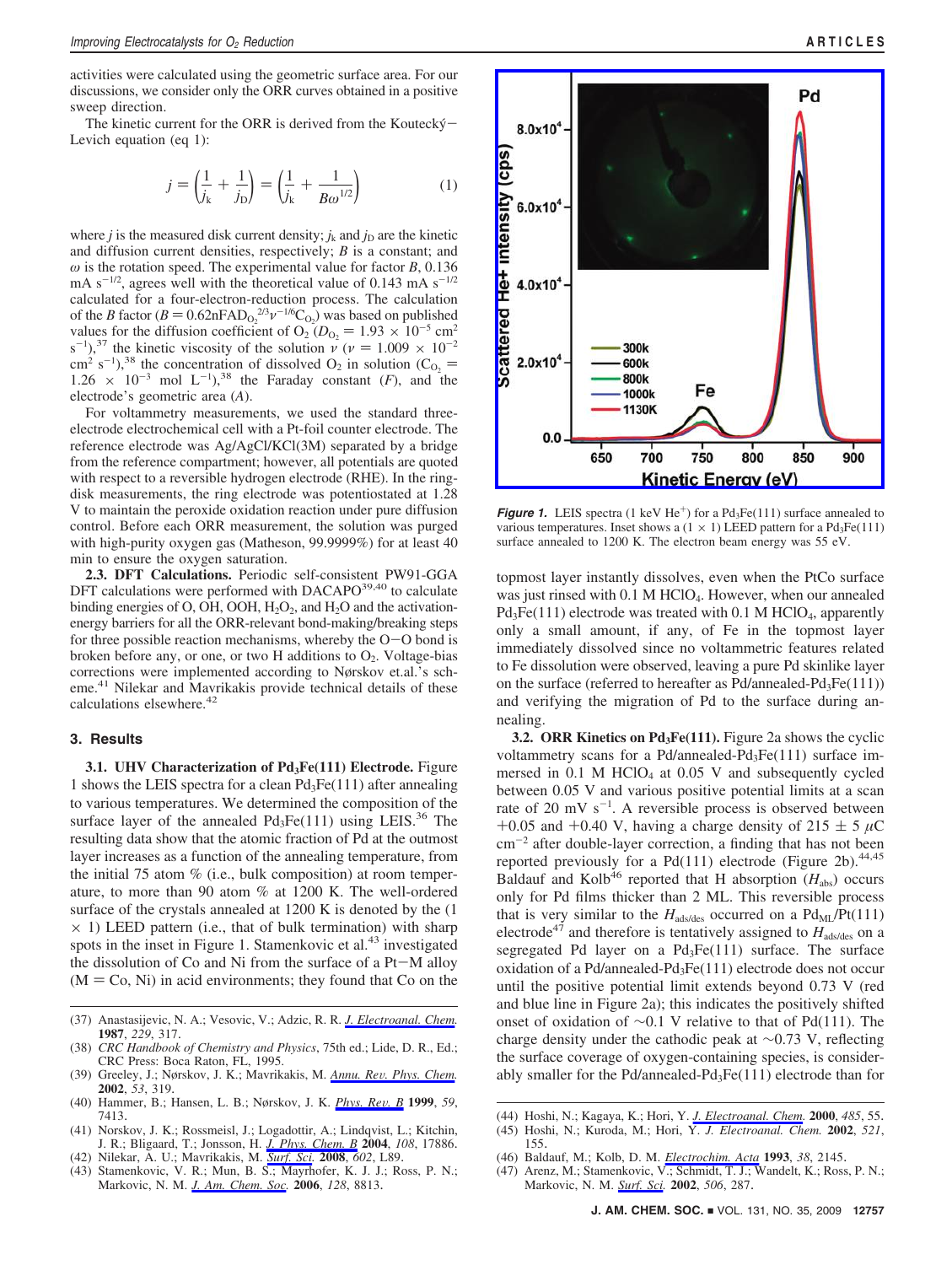

*Figure 2.* (a) Voltammetry curves for an annealed Pd<sub>3</sub>Fe(111) in 0.1 M HClO4 solution with different positive potential windows. (b) Voltammetry curves for an annealed (red line) and a polished  $Pd_3Fe(111)$  (blue line), and Pd(111) (black line) in 0.1 M HClO<sub>4</sub> solution. Scan rate: 20 mV  $s^{-1}$ .

the Pd(111) one (Figure 2b). These important new properties of the alloy's surface play a role in determining the kinetics of the ORR. A similar electrochemical phenomenon occurred on a Pt skin surface on Pt<sub>3</sub>Ni alloys.<sup>48,49</sup> The voltammetry curves stayed unchanged, even after driving the positive potential limit very high (i.e., 0.95 V). However, a small peak appeared at 0.28 V in a cathodic sweep after large numbers of cycles between 0.05 and 0.95 V, which could be due to defects generated by multicycles of surface reduction and oxidation.

To assess the role of Fe in determining the electrochemical and catalytic properties of the Pd layer on the  $Pd_3Fe(111)$ surface, the Pd<sub>3</sub>Fe(111) electrode was mechanically polished and its potential cycled 60 times between 0.05 and 1.3 V in 0.1 M HClO4. In this way, it is very likely that the Fe atoms in several topmost layers were removed almost completely. The remaining Pd layers on the  $Pd_3Fe(111)$  electrode (referred to as Pd/polished-Pd<sub>3</sub>Fe $(111)$  hereafter) have some similarity to the Pt<sub>3</sub>Ni skeleton surface described by Stamenkovic et al.,  $43$ except this pure Pd surface layer likely was thicker, as inferred from the intensive conditions for Fe dissolution we applied. For comparison, the cyclic voltammetry for a Pd/polished- $Pd_3Fe(111)$  electrode in 0.1 M HClO<sub>4</sub> is plotted in Figure 2b (blue line). The different electrochemical behavior of these three



*Figure 3.* (a) Polarization curves of disk  $(j_D)$  (lower panel) and fraction of H2O2 production detected on ring (upper panel) for the ORR on the annealed  $Pd_3Fe(111)$  surface in oxygen-saturated 0.1 M HClO<sub>4</sub> at room temperature; ring potential: 1.28 V; ring and disk areas are 0.126 and 0.307 cm<sup>2</sup>, respectively; collection efficiency:  $N = 0.245$ , scan rate: 20 mV s<sup>-1</sup>. (b)<br>Koutecký – Levich plot at various potentials. (c) Tafel plot at 1600 rpm Koutecky´-Levich plot at various potentials. (c) Tafel plot at 1600 rpm.

surfaces is evident. The Pd/polished-Pd<sub>3</sub>Fe(111) electrode showed very similar electrochemical behavior to that of a Pd(111) electrode (i.e., almost the same onset potentials for H<sub>ad/des</sub> and surface-oxide formation/reduction (Oxide<sub>form/red</sub>)), except that the  $H_{\text{ad/des}}$  process still was clearly separated from the process of hydrogen absorption and/or evolution. The charge densities for the  $H_{\text{ad/des}}$  and Oxide<sub>form/red</sub> processes on the Pd/ polished-Pd3Fe(111) electrode were considerably larger than those on the Pd/annealed-Pd3Fe(111) electrode because of the latter's high surface roughness.

Figure 3 illustrates (a) a set of polarization curves for the ORR on Pd/annealed-Pd<sub>3</sub>Fe(111) in 0.1 M HClO<sub>4</sub> at room temperature, (b) the Koutecký-Levich plots, and (c) the diffusion-corrected Tafel plot. The polarization curves have two characteristic regions: The well-defined limiting currents  $(j_D)$ region (0.2-0.7 V) and the mixed diffusion-kinetic control region (0.7-0.95 V). The ring currents denote the formation of  $H_2O_2$  during the ORR. Under typical fuel cell operating conditions, between 0.7 and 0.95 V, only a very small fraction of  $H_2O_2$  was formed on Pd/annealed-Pd<sub>3</sub>Fe(111), indicating an almost complete process of  $4e^-$  reduction in this potential region. The increase in  $H_2O_2$  production coincided with hydrogen adsorption and reached a maximum of ∼20% at 0.08 V (ref 46 details the calculation of the fraction of  $H_2O_2$  formation,  $X_{H_2O_2}$ ).  $H_2O_2$  production was independent of the rotating rates (only the 1600 rpm curve is shown here). The disk current and fraction of  $H_2O_2$  production at subsequent cycles remained almost the same, highlighting the stability of the Pd skinlike structure during the entire ORR measurement.

Figure 3b shows the Koutecký–Levich plots whose linearity and parallelism suggest first-order kinetics with respect to molecular oxygen.37 The diffusion-current-corrected Tafel plot is shown at Figure 3c, wherein the kinetic currents were obtained from either eq 1 (see Methods) or Figure 3b. Two Tafel slopes were observed:  $-54$  mV dec<sup>-1</sup> in the potential range of 0.91 V

<sup>(48)</sup> Stamenkovic, V.; Schmidt, T. J.; Ross, P. N.; Markovic, N. M. *J. Phys. Chem. B* **2002**, *106*, 11970.

<sup>(49)</sup> Stamenkovic, V. R.; Fowler, B.; Mun, B. S.; Wang, G. F.; Ross, P. N.; Lucas, C. A.; Markovic, N. M. *Science* **2007**, *315*, 493.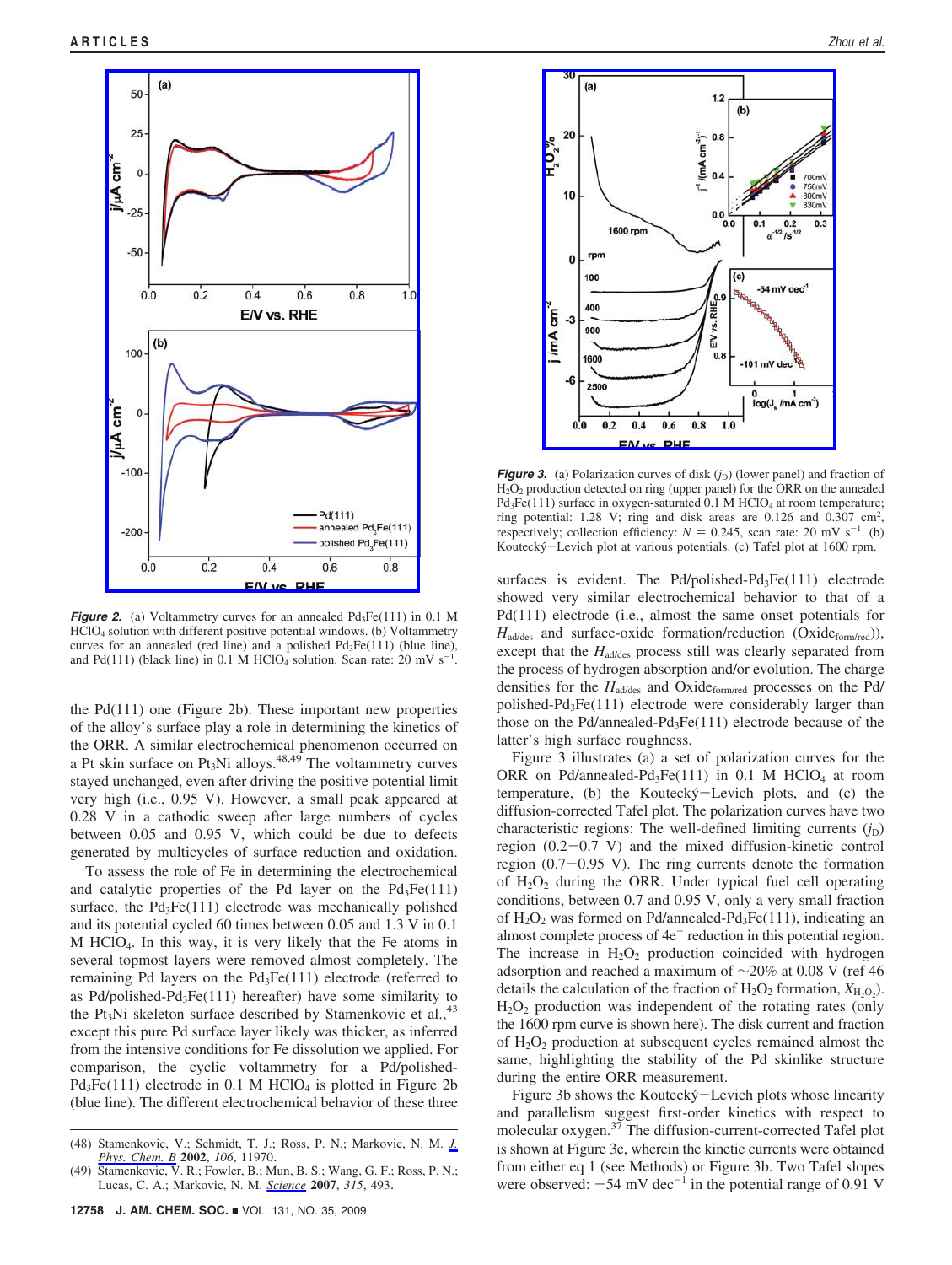

*Figure 4.* Polarization curves for the ORR on the annealed (red) and polished (blue)  $Pd_3Fe(111)$  surfaces and also on a  $Pt(111)$  surface at 1600 rpm in oxygen-saturated  $0.1$  M HClO<sub>4</sub> at room temperature; scan rate: 20 mV s<sup>-1</sup>. Inset shows the bar plot for the comparison of ORR specific surface activities of the corresponding three surfaces at  $0.9 V<sub>RHE</sub>$ .

 $> E > 0.87$  V and  $-101$  mV dec<sup>-1</sup> in the potential range of 0.86  $V > E > 0.75$  V. Two Tafel slopes were also reported for Pt(111),<sup>50</sup> for a Pd-monolayer-covered Pt(111)<sup>10</sup> electrode and for a Pt skin on  $Pt_3Ni(111)^{48}$  in 0.1 M HClO<sub>4</sub> solution. Wang et al.<sup>50</sup> recently ascribed the two Tafel slopes for Pt(111) in HClO4 solution to the blocking and/or the electronic effect caused by a change in the coverage of the adsorbed oxygencontaining species with alterations in the potential.

Figure 4 illustrates a set of polarization curves for the ORR on  $Pt(111)$  and for annealed and polished  $Pd_3Fe(111)$  electrodes in  $0.1$  M HClO<sub>4</sub> at room temperature. The inset shows the corresponding specific activity at 0.9 V. The Pd/annealed-Pd<sub>3</sub>Fe(111) surface shows ORR activity comparable to that of a Pt(111) surface and has nearly double the ORR activity of the polished- $Pd_3Fe(111)$  surface, even though the latter has a larger surface area.

**3.3. ORR Kinetics on a Pt Monolayer-Covered Pd3Fe(111).** Figure 5a shows the voltammetry curves for the UPD of Cu on a Pd/annealed-Pd3Fe(111) electrode (blue line), revealing one pair of sharp reversible peaks at around 0.52 V. The behavior of Cu on this surface is very similar to its behavior on a Pd(111) surface.<sup>5,51</sup> The red line represents a Pd/annealed-Pd<sub>3</sub>Fe(111) electrode in a Cu-free solution. The Cu UPD charge density is  $\sim$ 410  $\mu$ C cm<sup>-2</sup> (i.e., quite close to that of a complete pseudomorphic Cu adlayer on a Pd/annealed-Pd<sub>3</sub>Fe(111) electrode calculated using the measured *H*ads/des charge density of 215  $\mu$ C cm<sup>-2</sup>). Subsequently, we rinsed the Pd/annealed-Pd<sub>3</sub>Fe(111) electrode covered with this monolayer of Cu with deaerated water to remove the attached  $Cu^{2+}$  solution and reimmersed the electrode in a solution of 1 mM  $K_2PtCl_4 + 50$ mM  $H_2SO_4$  at open circuit potential for three minutes.<sup>5</sup> From their STM studies, Zhang et al.<sup>5</sup> reported observing a  $Pt_{ML}$ consisting of monatomic height islands on Pd(111), prepared by the same method.

Figure 5b shows the voltammetry curves for the  $Pt<sub>ML</sub>$  on the Pd/annealed-Pd<sub>3</sub>Fe(111) electrode (referred to as  $Pt_{ML}/Pd/$ annealed- $Pd_3Fe(111)$ ) prepared by this Cu replacement method



*Figure 5.* (a) Voltammetry curves for the under-potential deposition of Cu (blue line) on a Pd<sub>3</sub>Fe(111) electrode in 0.05 M H<sub>2</sub>SO<sub>4</sub> with 0.05 M CuSO<sub>4</sub>, and also for the Pd<sub>3</sub>Fe(111) surface in 0.1 M HClO<sub>4</sub> solution lacking  $Cu^{2+}$ (red line); scan rate: 20 mV  $s^{-1}$ . (b) Voltammetry curves for a Pt monolayer (ML) covering a Pd3Fe(111) surface (black line) obtained by galvanic replacement of the Cu monolayer from Figure 5a and for a  $Pd_3Fe(111)$  surface in 0.1 M HClO<sub>4</sub> solution (red line). Scan rate:  $50 \text{ mV s}^{-1}$ .

(black line) and also the Pd/annealed-Pd3Fe(111) electrode (red line) in  $0.1$  M HClO<sub>4</sub>. The presence of a Pt monolayer causes changes in both H adsorption and surface oxidation features. The hydrogen adsorption/desorption charge for the  $Pt_{MI}/Pd/$ annealed-Pd<sub>3</sub>Fe(111) was 240  $\pm$  15  $\mu$ C cm<sup>-2</sup> after double-layer correction. Interestingly, the hydrogen evolution from this  $Pt_{ML}/$ Pd/Pd<sub>3</sub>Fe(111) surface occurred at more positive potential than that on the surface of Pd/annealed-Pd<sub>3</sub>Fe $(111)$ .

Figure 6 shows the ORR results for a  $Pt_{ML}/Pd/annealed$ - $Pd_3Fe(111)$  electrode in 0.1 M HClO<sub>4</sub> at room temperature. An important property of the electrode's surface is the almost complete elimination of  $H_2O_2$  formation between 0.08 and 1.04 V (Figure 6a). The maximum  $H_2O_2$  amount calculated from the measured ring current is less than 1% at 0.08 V, suggesting a complete four-electron reduction process throughout this wide range of potential. Figure 6c also shows two Tafel slopes,  $-78$ and  $-108$  mV dec<sup>-1</sup>, respectively, for the potential range of 0.96 V  $> F > 0.87$  V and 0.86 V  $> F > 0.75$  V. The similar 0.96  $V > E > 0.87$  V and 0.86  $V > E > 0.75$  V. The similar Tafel slopes obtained for the ORR on the surfaces of Pt<sub>ML</sub>/Pd/  $Pd_3Fe(111)$ ,  $Pd/Pd_3Fe(111)$ ,  $Pt(111)$ ,  $50$  and  $Pt_3Ni(111)^{48}$  suggest a similar reaction pathway on those.

Figure 7a provides a set of polarization curves for the ORR on the Pt<sub>ML</sub>-covered surfaces of Pd/annealed-Pd<sub>3</sub>Fe(111) and Pd(111), and Pt(111) obtained in 0.1 M HClO<sub>4</sub> at room temperature. Figure 7b has their corresponding specific activities at  $0.9$  V. A Pt monolayer supported on Pd/annealed-Pd<sub>3</sub>Fe $(111)$ shows the highest ORR kinetics among these three surfaces, by a factor of at least 2 compared with that of the Pt(111) surface, and also demonstrates significantly increased ORR activity in comparison with that of the  $Pt_{ML}/Pd(111)$  surface.

### **4. Discussion**

Changes in the electronic properties of segregation-induced Pd alloy surfaces have not been studied with single-crystal surfaces in an electrocatalytic environment, except in our

<sup>(50)</sup> Wang, J. X.; Markovic, N. M.; Adzic, R. R. *J. Phys. Chem. B* **2004**, *108*, 4127.

<sup>(51)</sup> Cuesta, A.; Kibler, L. A.; Kolb, D. M. *J. Electroanal. Chem.* **1999**, *466*, 165.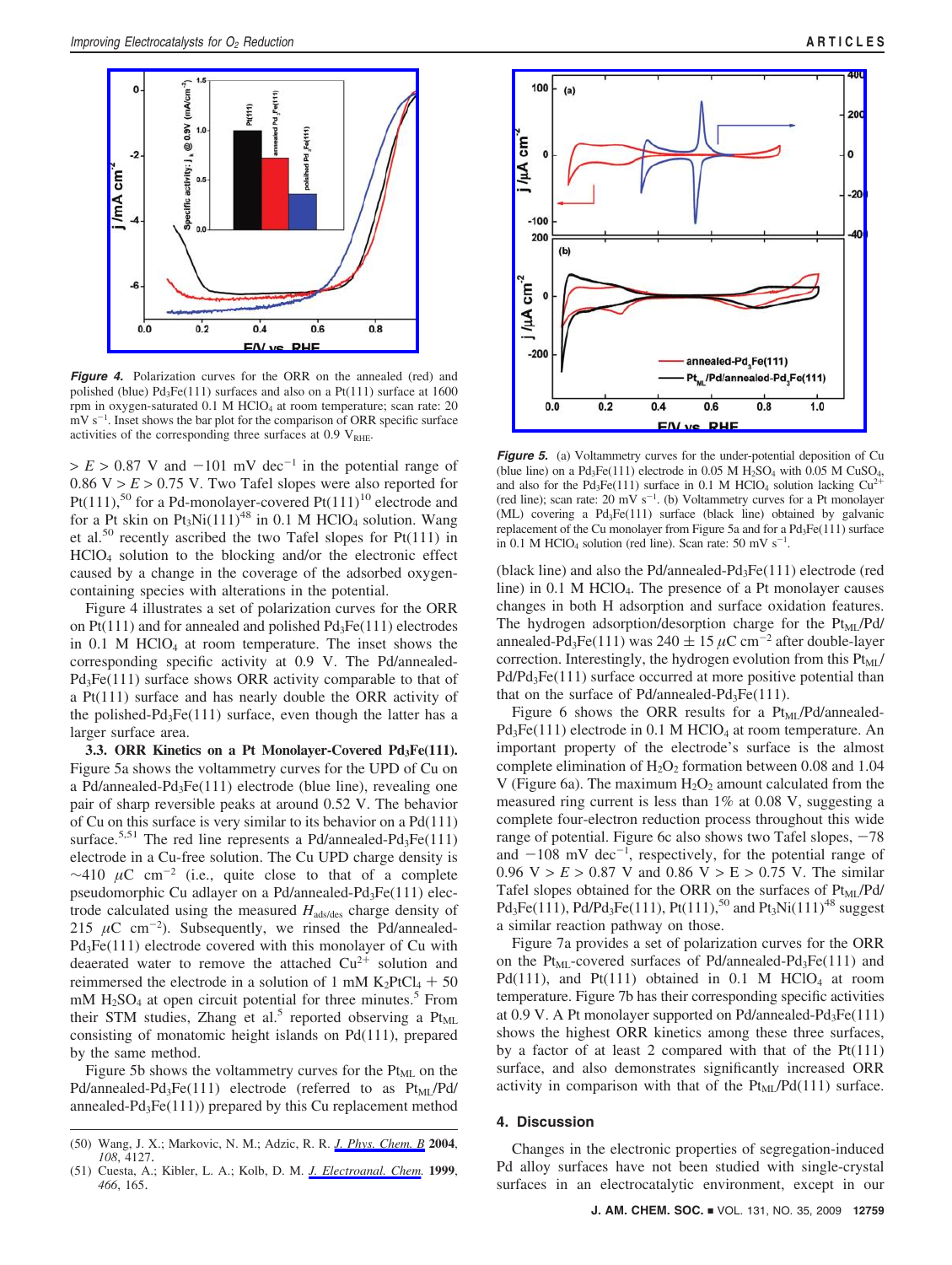

*Figure 6.* (a) Polarization curves of disk (*j*) (lower panel) and fraction of H2O2 production (upper panel) detected on ring (anodic sweep direction) for the ORR on the Pt monolayer covered  $Pd_3Fe(111)$  surface in oxygensaturated  $0.1$  M HClO<sub>4</sub> at room temperature; ring potential: 1.28 V; ring and disk areas are 0.126 and 0.307 cm<sup>2</sup>, respectively; collection efficiency:  $N = 0.245$ ; scan rate: 20 mV s<sup>-1</sup>. (b) Koutecký–Levich plot at various notentials (c) Tafel plot at 1600 rpm potentials. (c) Tafel plot at 1600 rpm.



*Figure 7.* (a) Polarization curves for the ORR on a Pt monolayer covered annealed-Pd<sub>3</sub>Fe(111) (red), annealed-Pd(111) (green), and Pt(111) surfaces (black) at 1600 rpm in oxygen-saturated  $0.1$  M HClO<sub>4</sub> at room temperature; scan rate:  $20 \text{ mV s}^{-1}$ . Inset shows the bar plot for the comparison of ORR specific activities of the corresponding three surfaces at  $0.9 V<sub>RHE</sub>$ .

preliminary report.<sup>18</sup> Pd-M alloys (M = Co, Fe, or Ti)<sup>9-16,18</sup> have shown comparable or slightly better ORR activity than commercial Pt catalysts. The high ORR kinetics and significantly decreased cost of materials along with their satisfactory stability make some Pd-M alloys very promising candidates to replace conventional Pt catalysts for the ORR. The enhanced ORR activity observed with bulk and high-surface-area Pd-M alloys was ascribed either to the modification of the electronic property of Pd on the segregated surface layer<sup>9,11,17,18</sup> or to the synergistic effect between Pd and the second metal. $13-15$  This study involving the well-ordered  $Pd_3Fe(111)$  single-crystal surface provides fundamental information on the role of surface properties of Pd alloys in the ORR kinetics that was previously unattainable.

As demonstrated in our ex situ UHV studies (Figure 1), a layer of pure Pd is formed on the high-temperature-annealed  $Pd_3Fe(111)$  electrode, suggesting the high tendency of Pd to segregate to the surface in a Pd-Fe alloy system, in good agreement with theoretical predictions.<sup>24</sup> Pd segregation on the surface of Pd-M ( $M = Co$ , Ni, Cu) alloys also was reported in some UHV studies.<sup>20-22</sup> Our LEED study (inset in Figure 1) confirmed that the bulk termination of a  $Pd_3Fe(111)$  single crystal extended into the segregated Pd surface layer (i.e., (1 × 1) LEED pattern). This Pd/annealed-Pd<sub>3</sub>Fe(111) surface, however, showed a very different electrochemical (Figure 2) and electrocatalytic (Figure 4) behavior compared with the Pd(111) and the Pd/polished-Pd3Fe(111) surfaces.

On the basis of DFT calculations, Shao et al.<sup>17</sup> reported a downshift (∼0.25 eV) of the d-band center of the Pd skin on  $Pd_3Fe(111)$  with respect to  $Pd(111)$ ; they assigned it to a combination of compressive strain and electron redistribution between the Pd skin and subsurface layers (ligand effect<sup>52,53</sup>). Nørskov et al.35,54 indicated that changes in adsorption energies for reactions are directly linked to changes in position of the metal/alloy d-band center with respect to the Fermi level. Therefore, we might expect that a downshift in the Pd d-band center decreases the interaction of oxygen or oxygen-containing species with Pd (i.e., lowers the bond strength between Pd and oxygen-containing species  $(BE_{Pd-O})$  and, hence, decreases the respective species surface coverage. It is generally believed that the ORR kinetics on Pd is limited by the rate of removal of adsorbed oxygen-containing species (i.e., the bulk Pd surface binds the ORR intermediates too strongly and as a result experiences a hindered rate of O or OH removal through protonation).<sup>2,17</sup> Both effects will cause the buildup of the O or OH surface coverage that blocks  $O_2$  adsorption and dissociation sites. A downshift of the Pd d-band center that may weaken the Pd-O and/or Pd-OH bond strength might also facilitate the O/OH removal through protonation rates. In turn, this may increase the available Pd sites for  $O_2$  adsorption and dissociation and, hence, increase the ORR activity. Voltammetry shows a positive shift of the onset of the surface oxidation for a Pd/ annealed-Pd3Fe(111) electrode and reduced surface oxide coverage relative to a Pd(111) surface (Figure 2). This surface has ORR kinetics comparable to a Pt(111) surface (Figure 4). Both results are in accord with the theoretical predictions for the electronic and chemical properties of the Pd skin on  $Pd_3Fe(111).<sup>17</sup>$  Similarly, a downshift of the d-band center, caused by the effects of subsurface Ni or Co, and an enhanced ORR activity were reported for a Pt layer formed on  $Pt_3Ni(111)^{49}$ and  $Pt_3Co(111)^{43}$  electrodes.

For high-surface-area Pd-M or Pt-M ( $M = 3d$  transition metals) alloy catalysts, the surface is unstable in acidic environment and 3d transition metals tend to leach out, resulting in an increased surface area enriched with noble metals that, as was argued above, is responsible for the enhanced ORR activity on these supported catalysts.55,56 For practical applications of the Pd3Fe catalyst, the effect of surface and subsurface Fe dissolution on the ORR is important. The very rough surface of Pd<sub>3</sub>Fe(111) after exposure to 60 cycles with a positive potential

- (52) Greeley, J.; Mavrikakis, M. *Nat. Mater.* **2004**, *3*, 810.
- (53) Xu, Y.; Ruban, A. V.; Mavrikakis, M. *J. Am. Chem. Soc.* **2004**, *126*, 4717.
- (54) Hammer, B.; Nørskov, J. K. *Ad*V*. Catal.* **<sup>2000</sup>**, *<sup>45</sup>*, 71.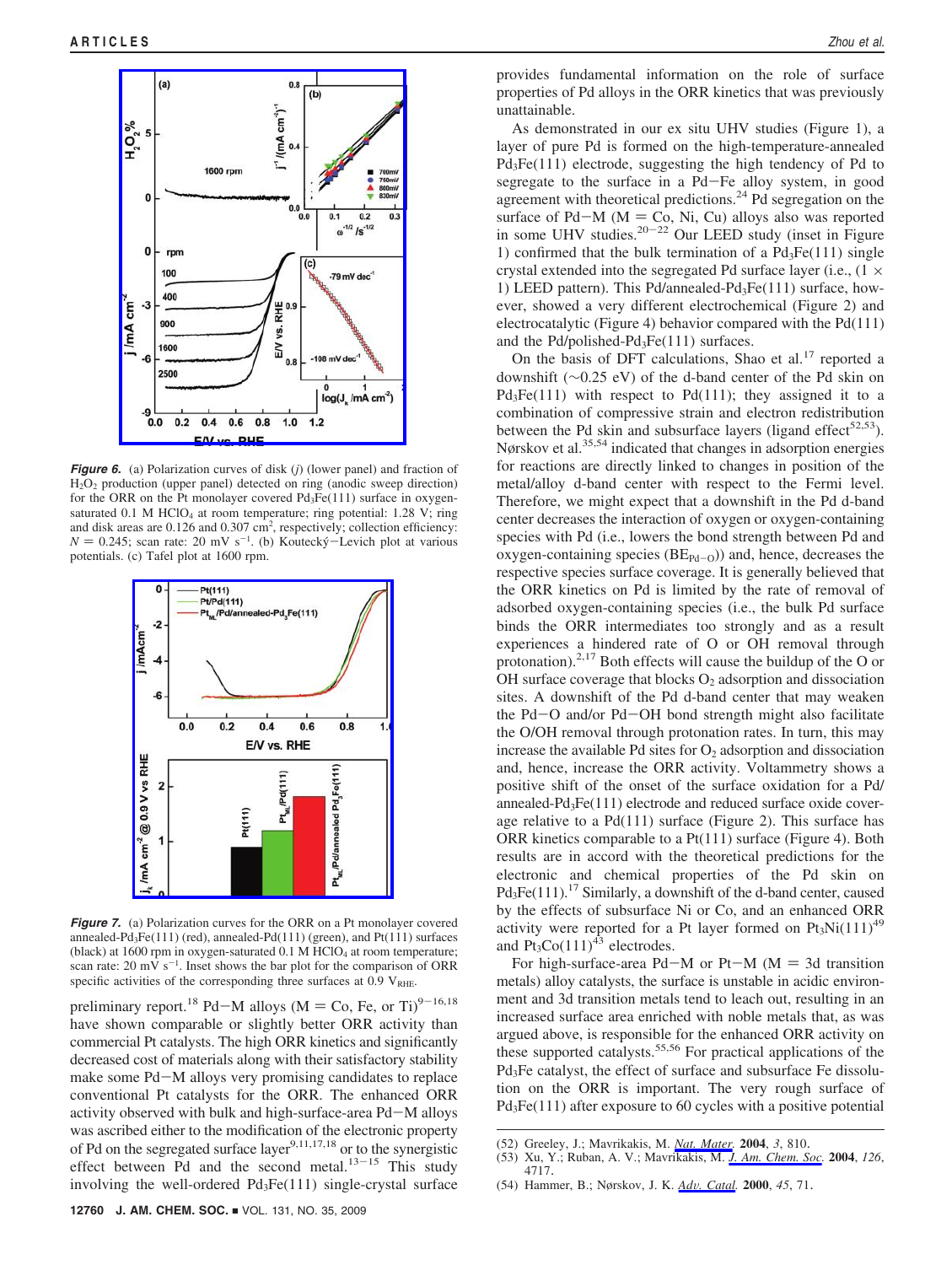limit of 1.3 V was caused by the dissolution of Fe atoms from the several topmost layers, as inferred from the voltammetry curves (Figure 2). The ORR kinetics on this Pd/polished-Pd<sub>3</sub>Fe(111) surface was a factor of 2 lower than that of the Pd/ annealed-Pd3Fe(111) surface (Figure 4). As expected, the electronic properties of a Pd skin on  $Pd_3Fe(111)$  surface gradually approached those of Pd bulk following the subsurface Fe dissolution, because with this subsurface depletion the ligand effect and/or compressive strain<sup>7,30-33,35</sup> from Fe to Pd eventually disappear. The fact that the electronic properties of the Pd skin gradually approach those of Pd bulk is reflected on its catalytic activity, as demonstrated from our ORR studies. In addition to this electronic property change, disordering (roughening) of the surface structure could partly be responsible for the loss of ORR activity.<sup>2,43</sup> Thus, the catalytic activity of  $Pd-M$ alloys for the ORR appears to be determined not only by the alloying elements, but also by the distribution of Pd and Fe atoms in the near-surface region, the surface's geometry, and its morphology.

Thus far, we demonstrated that the Pd/annealed-Pd<sub>3</sub>Fe(111) surface shows ORR activity comparable to that of a Pt(111) electrode, so it could be a very interesting material candidate for replacing conventional Pt catalysts for ORR. However, we also found that the ORR activity of  $Pd<sub>3</sub>Fe$  alloy decreased when Fe leached out. Since Pd has lower dissolution potential than Pt, 0.98 V vs 1.07 V in 1 M  $H_2SO_4$ ,<sup>57</sup> adding one more layer, such as Pt, to protect the Pd<sub>3</sub>Fe alloy from Fe dissolution would preserve the unique surface property of Pd alloy materials, which is critical for its eventual use as the ORR catalyst in PEMFCs.

As indicated in the Introduction, one motivation of our work was to gain further understanding of the  $Pt<sub>ML</sub>$ -substrate interaction, the key factor determining the electrocatalytic activity of a Pt<sub>ML</sub>. We demonstrated previously<sup>4,5</sup> that a Pt<sub>ML</sub> deposited on a Pd(111) surface has higher ORR kinetics than Pt(111). Furthermore, metal monolayers supported on different substrates can exhibit chemical and catalytic properties very different from those of the surfaces of individual metals.<sup>4,25-29,33,34</sup> A good correlation between the activity and the calculated (DFT) d-band center shift for a Pt<sub>ML</sub> on six substrates strongly suggests that the changes in the electronic properties of  $Pt<sub>ML</sub>$ , caused by  $Pt<sub>ML</sub>$ -substrate interaction, generate this increase in activity.7,30-32,54,58 The activity d-band center dependence produced a volcano-type plot with the Pt<sub>ML</sub> on Pd substrate on top of it.4 It is of fundamental and practical importance to understand whether the ORR activity of a  $Pt_{ML}$  can be further increased, since these catalysts offer a very attractive approach for resolving the problems of high Pt content and low efficiency apparent in conventional Pt electrocatalysts.<sup>4,7</sup> The fine-tuning approach described in this work that involves the  $Pt_{ML}-Pd$  interaction further tuned by Pd alloyed with Fe in  $Pd<sub>3</sub>Fe$  offers an effective procedure. We showed in this study that the surface Pd layer formed on high-temperature-annealed  $Pd_3Fe(111)$  has the same surface structure as the Pd(111) surface, but somewhat different electronic properties (i.e.,  $a -0.25$  eV downshift of the d-band center<sup>17</sup>) making the Pd<sub>3</sub>Fe(111) crystal a suitable substrate to study the  $Pt<sub>ML</sub>$  fine-tuning approach.

- (55) Bruce, C. B.; Philip, N.; Ross, P. N., Jr. *J. Electrochem. Soc.* **1990**, *137*, 3368.
- (56) Paffett, M. T.; Beery, J. G.; Gottesfeld, S. *J. Electrochem. Soc.* **1988**, *135*, 1431.

(58) Hammer, B.; Morikawa, Y.; Nørskov, J. K. *Phys. Re*V*. Lett.* **<sup>1996</sup>**,

|  |                                                  |  | <b>Table 1.</b> Binding Energies of OH on the Surfaces of Pt(111), |  |  |
|--|--------------------------------------------------|--|--------------------------------------------------------------------|--|--|
|  | $Pt_{ML}/Pd(111)$ , and $Pt_{ML}/Pd/Pd_3Fe(111)$ |  |                                                                    |  |  |

|             | Pt(111) | $Pt_{ML}/Pd(111)$ | $Pt_{MI}/Pd/Pd_3Fe(111)$ |
|-------------|---------|-------------------|--------------------------|
| $BEOH$ (eV) | $-2.09$ | $-2.07$           | $-1.93$                  |

To elucidate the fundamental aspects of the ORR activity of composite core-shell structures, DFT calculations<sup>59</sup> were conducted for model systems composed of a single Pt<sub>ML</sub> on a Pd monolayer supported on the close-packed surfaces of several different substrates. On the basis of this analysis, the binding energy of OH on  $Pt_{ML}/Pd(111)$  is weaker than that of OH on Pt(111) and OH removal is easier on  $Pt_{ML}/Pd(111)$ than it is on  $Pt(111)$  (Table 1). As a result, the ORR activity is increased on  $Pt_{MI}/Pd(111)$  compared to that on Pt(111). As shown in Table 1, in  $Pt_{ML}/Pd/Pd_3Fe(111)$ , which is an appropriate model for the  $Pt_{ML}$  on the Pd/annealed-Pd<sub>3</sub>Fe(111) surface, the binding of OH is destabilized much more so than the destabilization between  $Pt_{ML}/Pd(111)$  and  $Pt(111)$ . This leads to  $Pt_{MI}/Pd/Pd_3Fe(111)$  having more OH-free sites for  $O_2$  adsorption and reactions than the  $Pt_{ML}/Pd(111)$  and  $Pt(111)$ surfaces. Interestingly, we are finding that the activity of  $Pt_{ML}/$ Pd(111) and Pt(111) is limited by OH removal (left side of the ORR activity volcano plotted against  $BE<sub>OH</sub>$ ,<sup>59</sup> whereas the activity of  $Pt_{ML}/Pd/Pd_3Fe(111)$  is limited by the O-O bond scission in the OOH intermediate, placing this surface on the other side of the volcano plot. Yet, a direct comparison between the  $BE<sub>OH</sub>$  and the calculated ORR activities on  $Pt<sub>ML</sub>/$  $Pd(111)$  and  $Pt_{MI}/Pd/Pd_3Fe(111)$  at the relevant bias voltage suggests that the enhanced activity of the latter surface originates mainly from the destabilization of OH on that surface, compared to that on the former surface.

# **5. Conclusions**

We demonstrated the great potential for designing electrocatalysts with alloy nanoparticles used as cores for Pt monolayer catalysts and a possibility of modifying their activity by tuning the Pt monolayer-supporting nanoparticle interactions. For a Pd3Fe(111) alloy, a Pd layer segregated by annealing at high temperature shows the same surface structure as the Pd(111) surface but somewhat different electronic properties (i.e.,  $-0.25$  eV downshift of the d-band center compared to Pt(111)). This segregated Pd layer has ORR kinetics comparable to that of  $Pt(111)$ . The high activity of the Pd layer is ascribed to the modification of the Pd surface's electronic properties by subsurface Fe. This is in agreement with directly relating the position of the d-band center to adsorption energies according to the d-band center theory of Nørskov and co-workers. The dissolution of subsurface Fe causes a drop in the ORR kinetics on Pd<sub>3</sub>Fe. Thus, preventing the dissolution of Fe in  $Pd_3Fe$  alloys would preserve the unique surface property of Pd alloy materials, which is necessary for its use in PEMFCs. This segregated Pd layer was proven to be an excellent substrate for a  $Pt_{ML}$ ORR catalyst, as indicated by the enhanced ORR kinetics on  $Pt_{ML}/Pd/annealed-Pd_3Fe(111)$  compared to that of  $Pt_{ML}/Pd/anealed-Pd_3Fe(111)$ Pd(111) and Pt(111). Our DFT calculations indicate that this observed increase in ORR activity originates from further weakening of the Pt-OH bond. The results of this study

<sup>(57)</sup> Rand, D. A. J.; Woods, R. *J. Electroanal. Chem.* **1972**, *35*, 209.

*<sup>76</sup>*, 2141. (59) Jiao, J.; Hahn, K.; Peng, G.; Adzic, R. R.; Mavrikakis, M. To be submitted for publication.